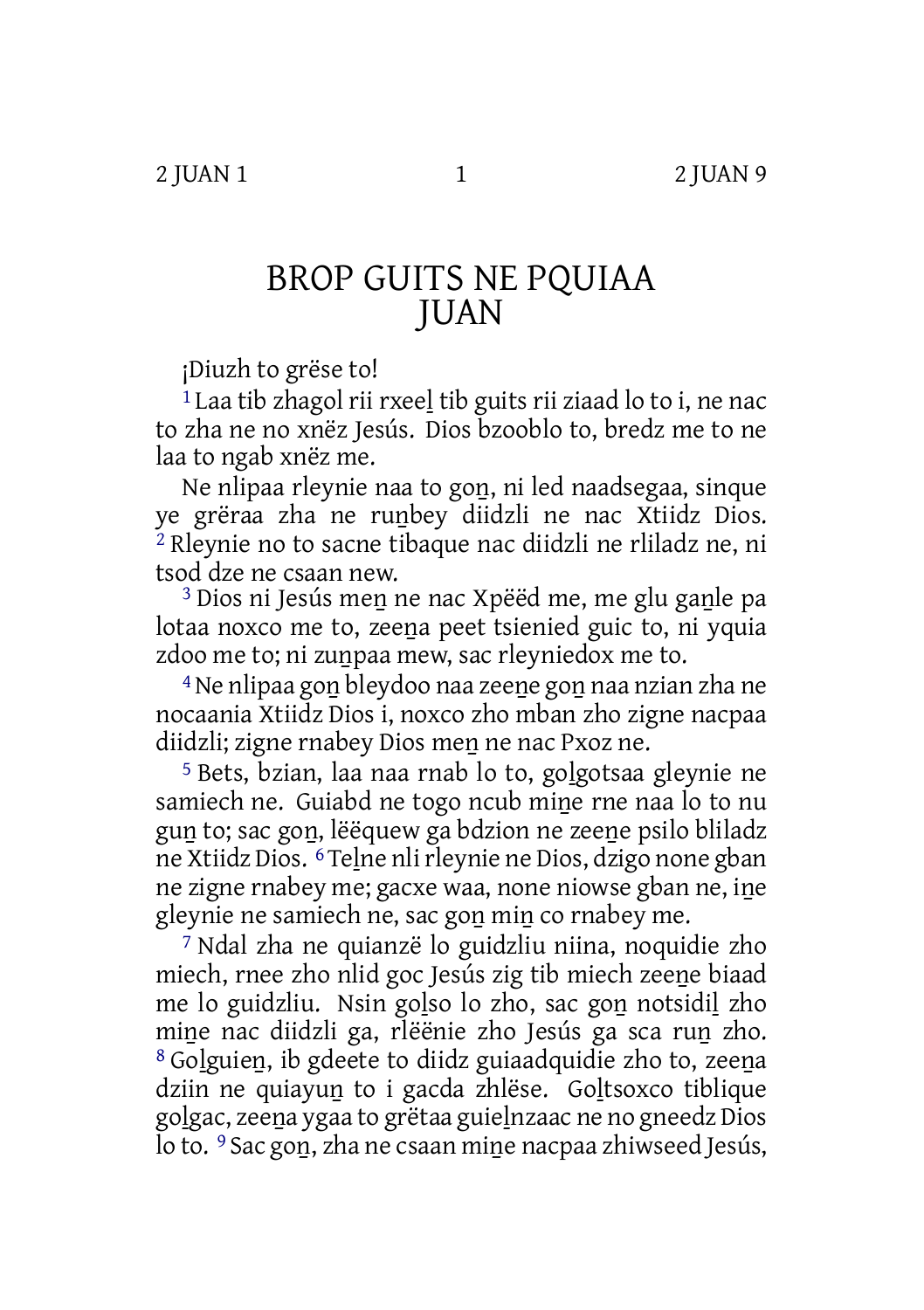2 JUAN 10 2 2 JUAN 13

led xnëzdraa Dios ga no zho; ni scagaa, zha ne zienalpaaw zigne naca, zha cosi xnëz Dios ga, xnëz Xpëëd me Jesús ga no zho. 10 Gacxe waa, zha ne guiaad lo to i ni teḻ ziaadnied zho wseed ne nacpaa Xtiidz Jesús, ycaaniade to zho. Ib gdeete to lidz to cuëz zho, ib tsode to gnee to pe diidz ne csaṉnziuu to zho; 11 sac teḻne sca guṉ to, rrieequia yele to rleynie grë zhiwseed yozh zho ga.

<sup>12</sup> Ndal grë ncuaane no gne naa lo to, per racladzd naa gzet naaw lo guits rii. Laa guic naa no guiaḻgaṉ naa to i, dzigo mazd hor co naazhal gnew lo to; zeena nroob guieḻbley ne dzio ne grë ne.

13 Grë zha rii, zha ne bzooblo Dios bredz me zigne bredzaque me to bzëëb to xnëz me, laa zho rxeeḻ bdiuzh lo to grëse to.

Juan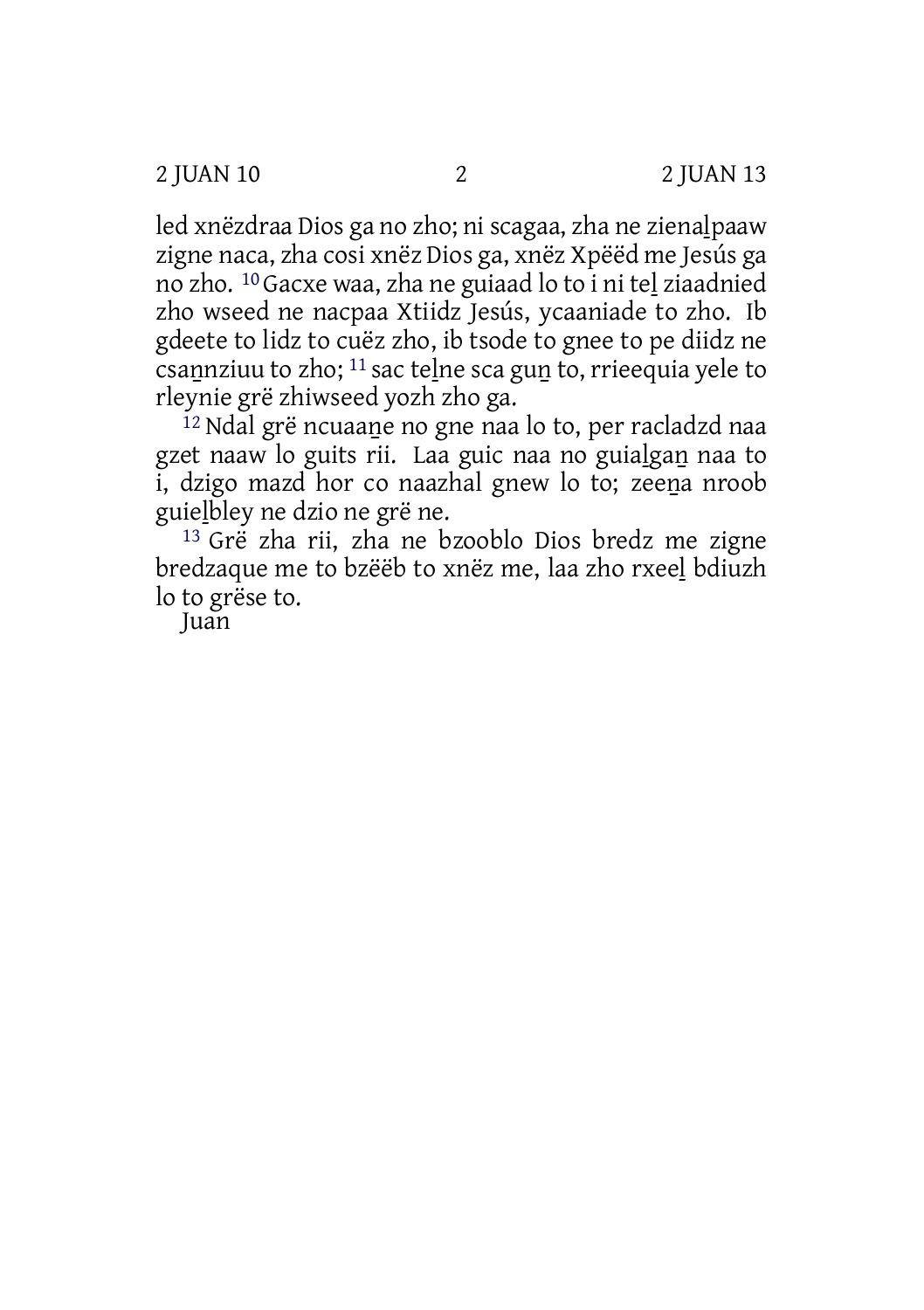Diidz ne rdeed guielmban

3

New Testament in Zapotec, Mixtepec (MX:zpm:Zapotec, Mixtepec) copyright © 1998 Wycliffe Bible Translators, Inc.

Language: Mixtepec Zapotec (Zapotec, Mixtepec)

Translation by: Wycliffe Bible Translators, Inc.

Zapoteco, Mixtepec [zpm], Mexico

## Copyright Information

© 1998, Wycliffe Bible Translators, Inc.

This translation text is made available to you under the terms of the Creative [Commons](http://creativecommons.org/licenses/by-nc-nd/4.0/) License: Attribution-Noncommercial-No Derivative Works. (http:// creativecommons.org/licenses/by-nc-nd/3.0/) In addition, you have permission to port the text to different file formats, as long as you do not change any of the text or punctuation of the Bible.

You may share, copy, distribute, transmit, and extract portions or quotations from this work, provided that you include the above copyright information:

You must give Attribution to the work.

You do not sell this work for a profit.

You do not make any derivative works that change any of the actual words or punctuation of the Scriptures.

Permissions beyond the scope of this license may be available if you contact us with your request.

The New Testament

in Zapotec, Mixtepec

## © 1998, Wycliffe Bible Translators, Inc.

This translation is made available to you under the terms of the Creative Commons Attribution-Noncommercial-No Derivatives license 4.0.

You may share and redistribute this Bible translation or extracts from it in any format, provided that:

You include the above copyright and source information.

You do not sell this work for a profit.

You do not change any of the words or punctuation of the Scriptures.

Pictures included with Scriptures and other documents on this site are licensed just for use with those Scriptures and documents. For other uses, please contact the respective copyright owners.

2018-11-16